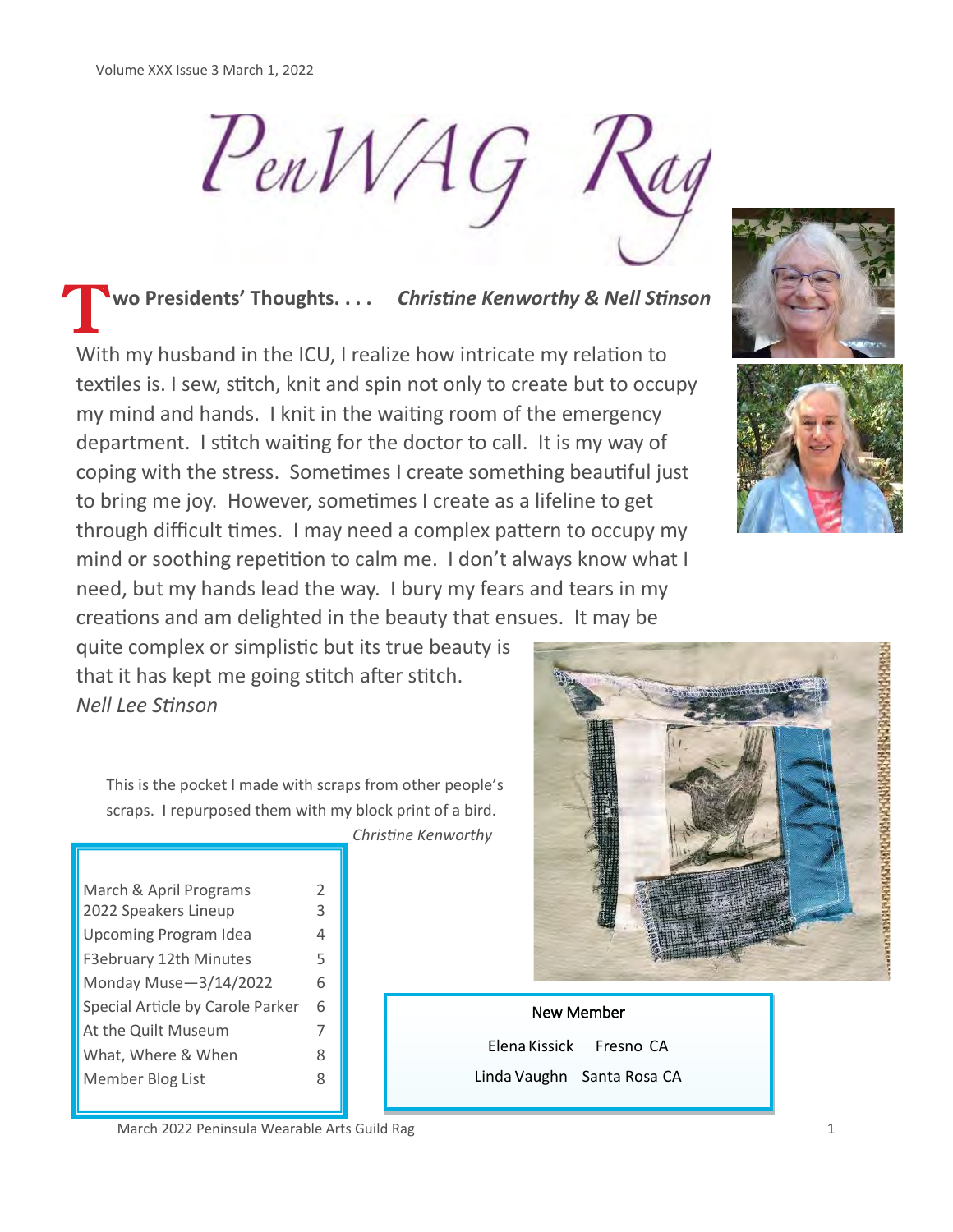### **MARCH 12**



**March 2022** 

**April Sproule** 

Transformation from **Technician to Artist** + Stenciling

Zoom

**APRIL 9**



April 2022

Lorraine Torrence

Closures of All Kinds for Wearables

Zoom

March 2022 Peninsula Wearable Arts Guild Rag 2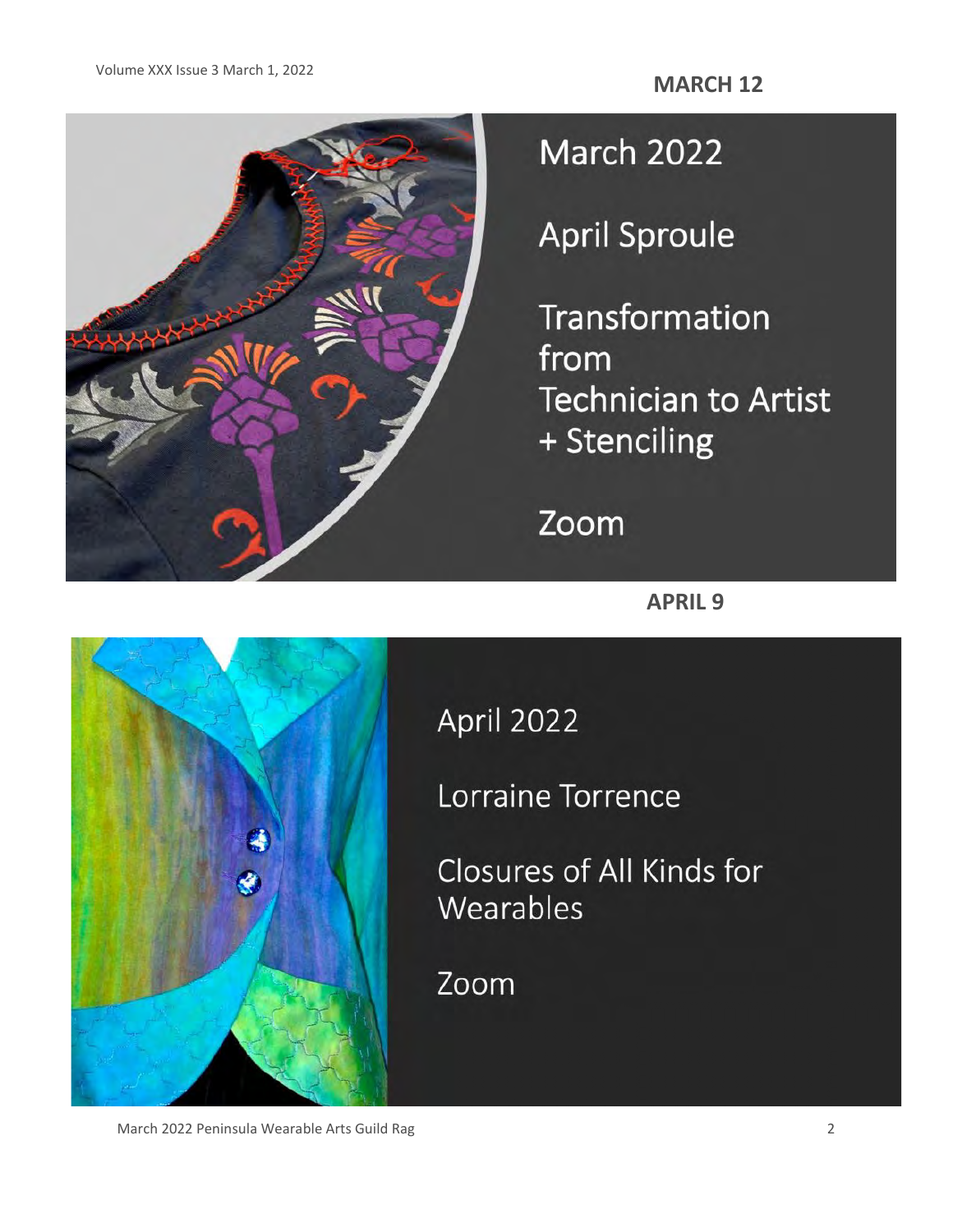$2 - 2023$ 

**REMINDER**: Happy New Year PenWAG members! We have a great year of speakers for 2022. To check when your membership expires; log into [www.penwag.org;](http://www.penwag.org) select menu item: Members->Members Area. Several members, please be aware that your membership could have ended on 12-31-2021 and the grace period will stop soon. Thank you for renewing your membership. *Anne Vogel,* Membership

### Jackie's kimono

Through many moves I somehow held onto this pattern from 1976, Simplicity 4976. My niece's birthday is in March and I made this kimono for her. The fabric was from **Fab-Mo**. The underside of the fabric was also interesting, so the pockets and sleeve are turned so the underside of the fabric shows.

*Debbie Bretschneider*

MISSES JUMPSUIT COM

March 2022 Peninsula Wearable Arts Guild Rag 3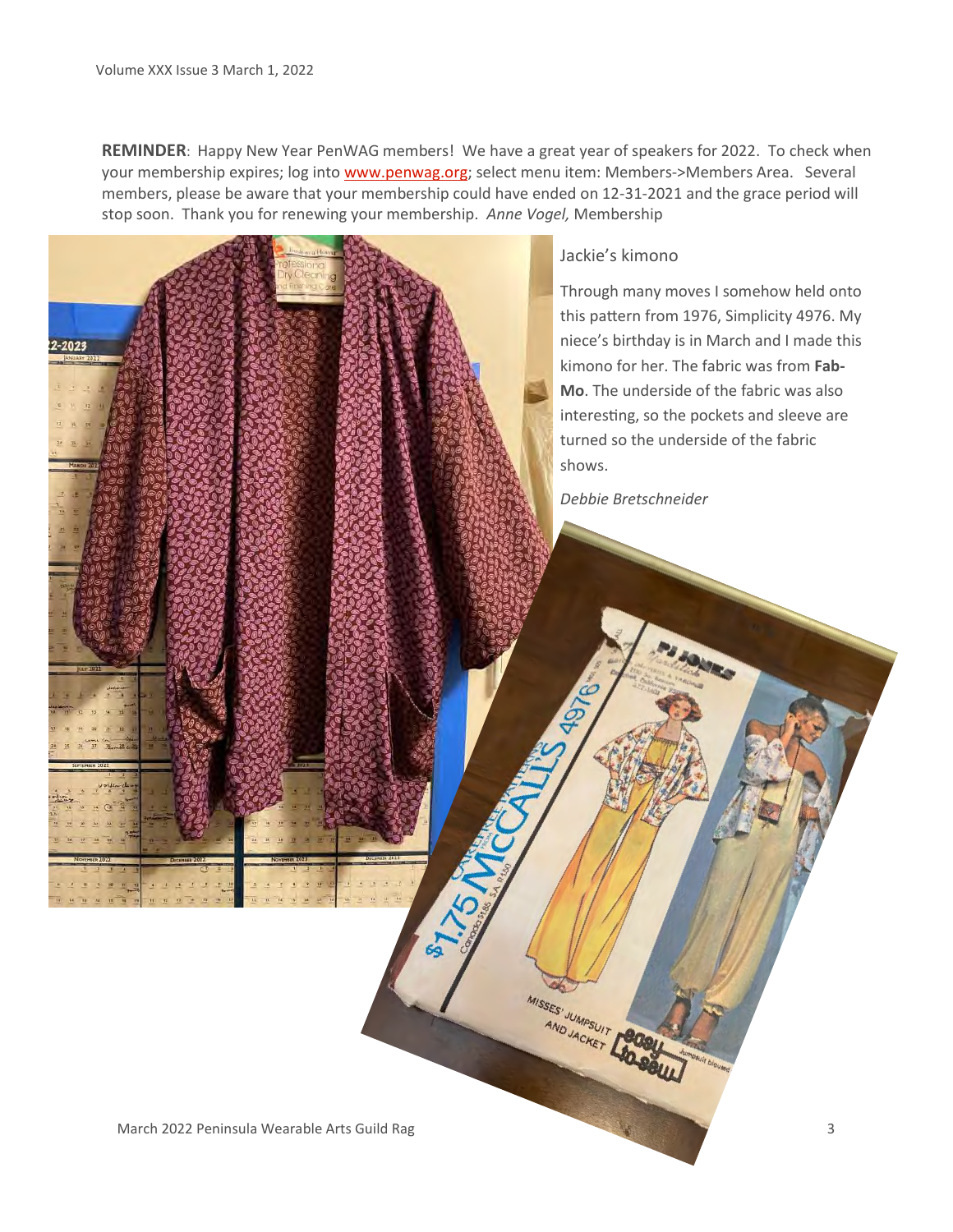

### Library Closing

We have an almost complete set of Threads Magazine thru 2012. If anyone is interested, let me know. Marcia moosedance@att.net.

A complete list of books in the library is on our website. A couple of members have replied to a request for books they would like. Please give me a dollar figure you are willing to donate for your book requests. Hopefully I will be able to collect the books in late March.. My plan is to bring them to Leilani's garage for members to collect directly from me. Please don't bother Leilani about this, as mobility is not her strong suit at the moment.

Thanks, Marcia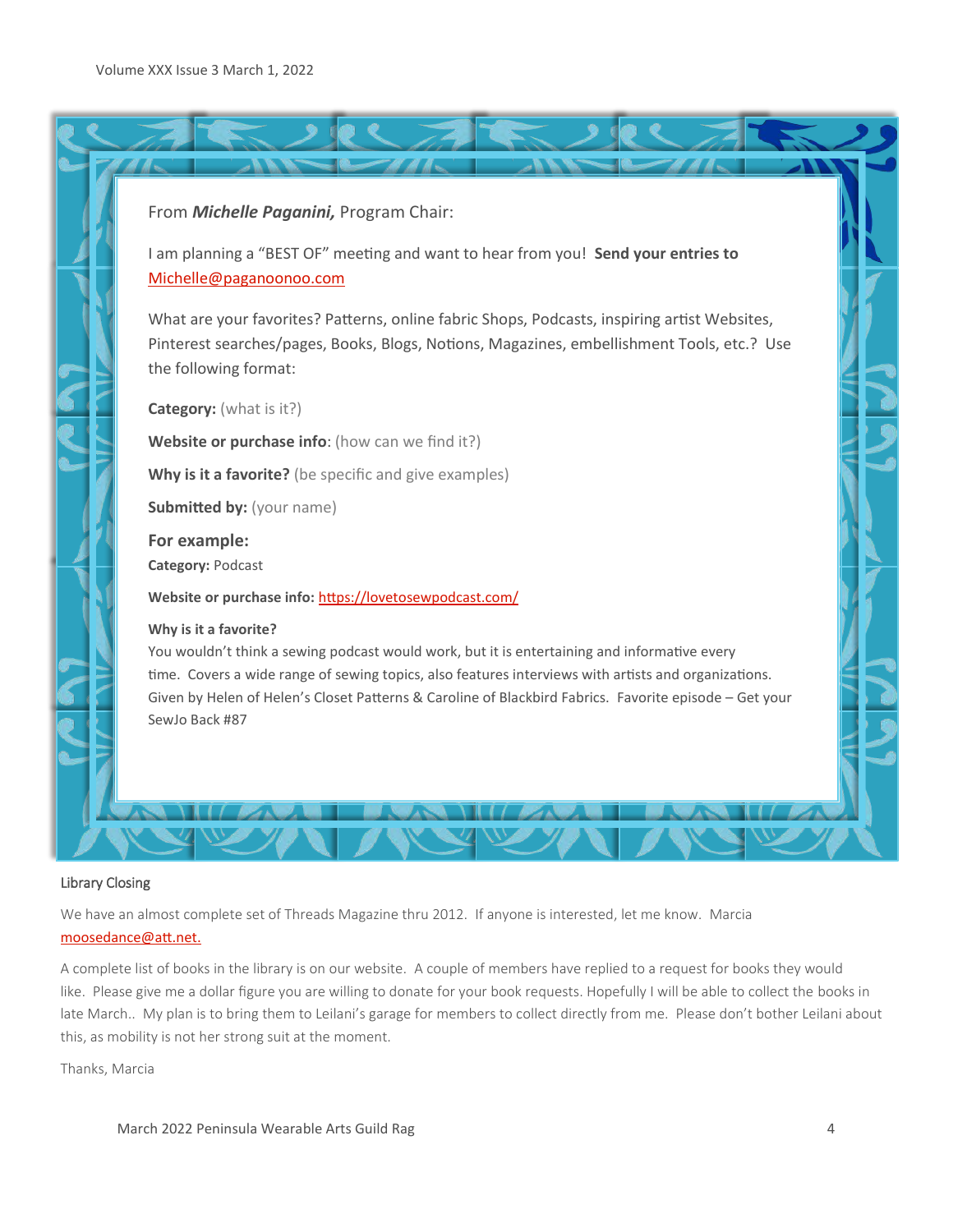### **February 12, 2022 PenWAG Meeting minutes** *Debbie Bretschneider*

Zoom meeting started at 11:03 a.m. with assistance of former chair *Leilani Bennett.* After some technical issues were resolved, current President *Christine Kenworthy* continued the meeting. There were approximately 57 attendees.`

There was a report from webmaster *Kevin Roche* that the website had some issues with "cookies", but that is now fixed. Also the PenWAG current By-Laws are now on the website for any member to read. And last month's workshop by *Tonje Halverson* is available for those who took the workshop.

### **Announcements:**

- *1. Lenore Kelly,* Newsletter editor would like pictures of any projects you are working on for the newsletter. Send to lenore@penwag.org
- *2. Marcia Manzo* announced that the PenWAG library is being closed. There is a list of books available on the PenWAG website, https://penwag.org/library/ If you would like to make a donation to PenWAG for the books, please send a list of your requests to Librarian@penwag.org
- *3. Claire De Lucchi* announced that **Monday Muse** is the third Monday of the month, February 21 and March 21 from 7:00-8:30 PM. An email is sent out the week before with the Zoom log-in information. Come see what the other members are working on!
- 4. Program Chair *Michelle Paganini* covered the upcoming 2022 programs for PenWAG, which are listed on the website. She also announced that *April Sproule* is the March 2022 speaker.

Michelle Paganini introduced the February 2022 speaker, *Paullo*, to complete his History of Fashion review. Visit his Etsy page at www.Etsy.com/shop/paulgallosf

Here is a jumper and t-shirt I made recently. *Carolyn Soto*

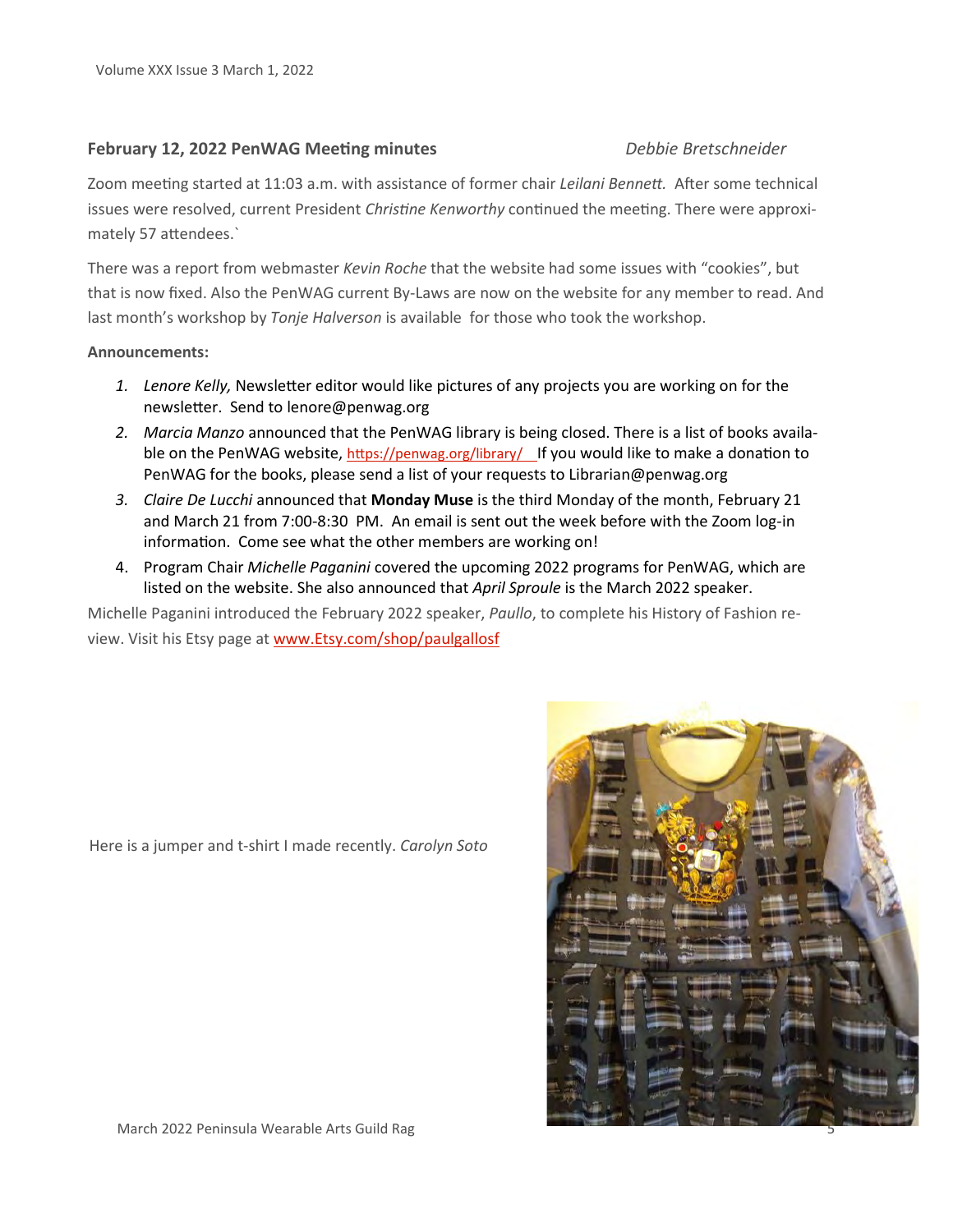## **NEXT MONDAY MUSE** March 14 **Claire De Lucchi**

**ハルヘル・レル・ハルト ハル・ハル・ハル・ハル・ハル** 

### **Notes**

The International Costumers' Guild's archive is at <https://icggallery.org/> Silicon Web Costumers Guild [<http://www.siwcostumers.org>](http://www.siwcostumers.org) The International Costumers' Guild's archive is at <https://icggallery.org/>

Join the Santa Cruz Textile Arts Guild to join others of like minds - weaving!!! Check us out.

## **READ ME!! READ ME!!**

Ca*role Parker* has been so kind as to contribute this Ca*role Parker* has been so kind as to contribute this article below for the Rag Http:// www.siwcostumers.org/newsletterarchive/ www.siwcostumers.org/newsletterarchive/ VirtCostV20-I1-2022/VirtCostV20-I1-2022\_30- VirtCostV20-I1-2022/VirtCostV20-I1-2022\_30 idye.pdf This article was published in the February 2022 Virtual Costumer, the newsletter of the Silicon Web Costumers Guild. The editor and publish-*Philip Gust.* er is *Philip Gust.*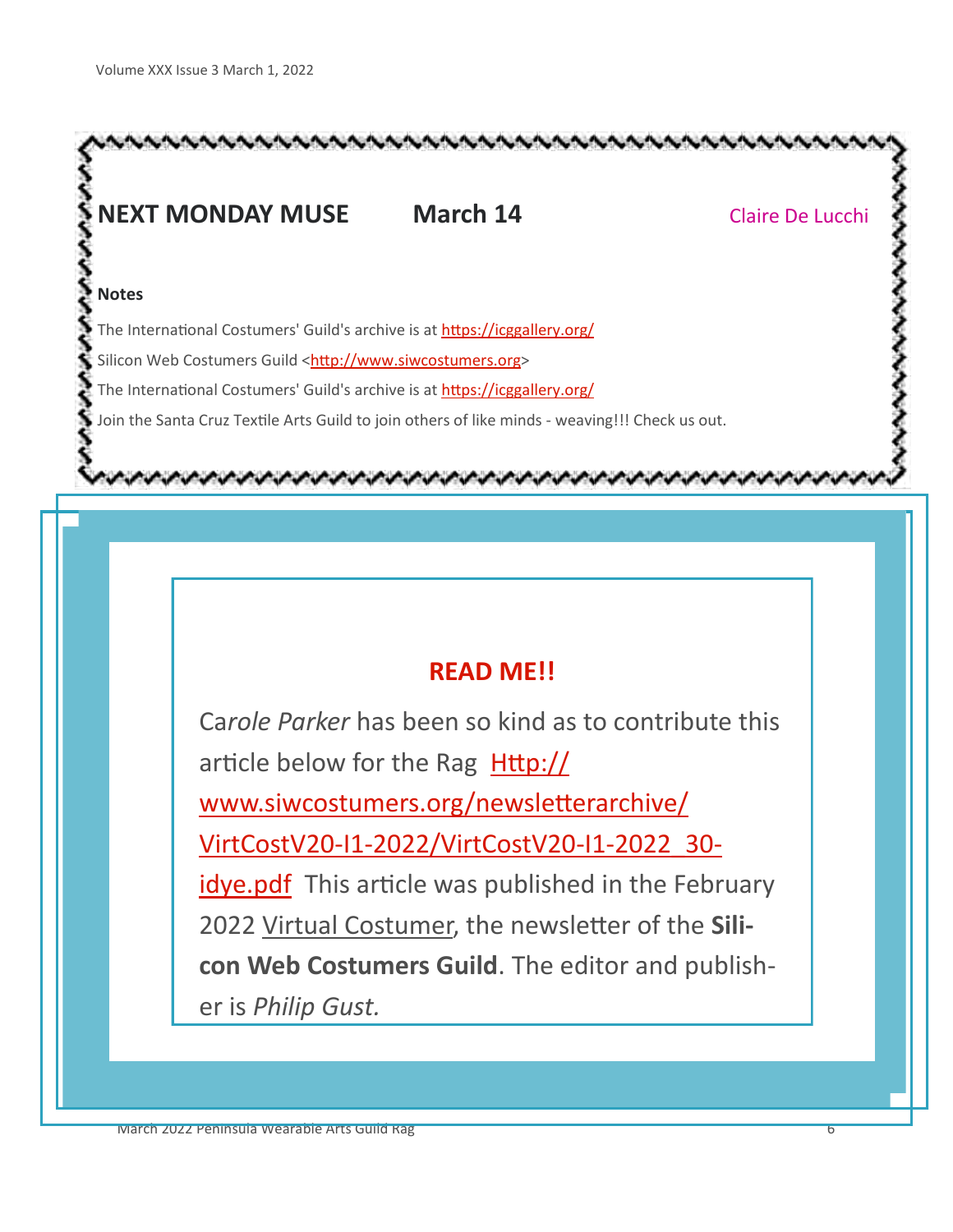Volume XXX Issue 3 March 1, 2022

# Happenings at the Museum

Visit the **San Jose Museum of Quilts & Textiles** located at 520 S. First Street. For information [www.sjquiltmuseum.org](http://www.sjquiltmuseum.org/) Museum Hours: Thursday - Sunday, 11am - 3pm; open late on Fridays, 4pm - 6pm Reservations recommended, but not required: <https://www.sjquiltmuseum.org/admission> **BioQuilts: Artist in Residence, Corinne Okada Takara** August 20, 2021 – September 12, 2022



### **45th Anniversary Exhibition: New Directions**

Frbruary 9—July 3, 2022

This special anniversary exhibition highlights recent acquisitions at San Jose Museum of Quilts & Textiles in a series of thematic installations spanning three galleries. Both the specific artworks and broader themes explored in this survey reflect the diverse reasons our Museum seeks and acquires new works. *New Directions* prominently features recent artwork from SJMQT's Artist in Residence program. Established in 2016, this program supports local artists with on-site studio space and opportunities to exhibit work in the Museum's Maker Space Gallery. This program has deepened the Museum's commitment to

supporting contemporary artists from or working in the Bay Area, including Alexander Hernandez, Liz Harvey, Amber Imrie, Carolina Cuevas, Tricia Royal, Mung Lar Lam, and more.

Works of art gifted by the Museum's many donors and patrons appear in each section of *New Directions*. Their generosity and dedication allow us to expand SJMQT's collections and cultivate curiosity, wonder, and excitement in our audiences.

**Coming Together - A Quilt for Healing**

February 9- July 3, 2022

SJMQT and the [Kids & Art Foundation](http://www.kidsandart.org/) celebrate their first collaboration inspired by the historic Gee's Bend Quilts featured in author Tangular A. Irby's children's book Pearl and her Gee's Bend Quilts. The Kids & Art community project, "Coming Together, a Quilt for Healing," spotlights quilt squares created by pediatric cancer patients during an online art workshop lead by artist Caroline Robins and Tangular Irby. Volunteers and donors also contributed quilt squares as part of the



community project in support of the Kids & Art mission to bring the healing power of art to children and families confronting childhood cancer.

**images:** (takahashi.jpg) Etsuko Takahashi, *Waves #4*, 1998; (waller.jpg) Anne Marie Waller, *Untitled Number Five*, c. 1980